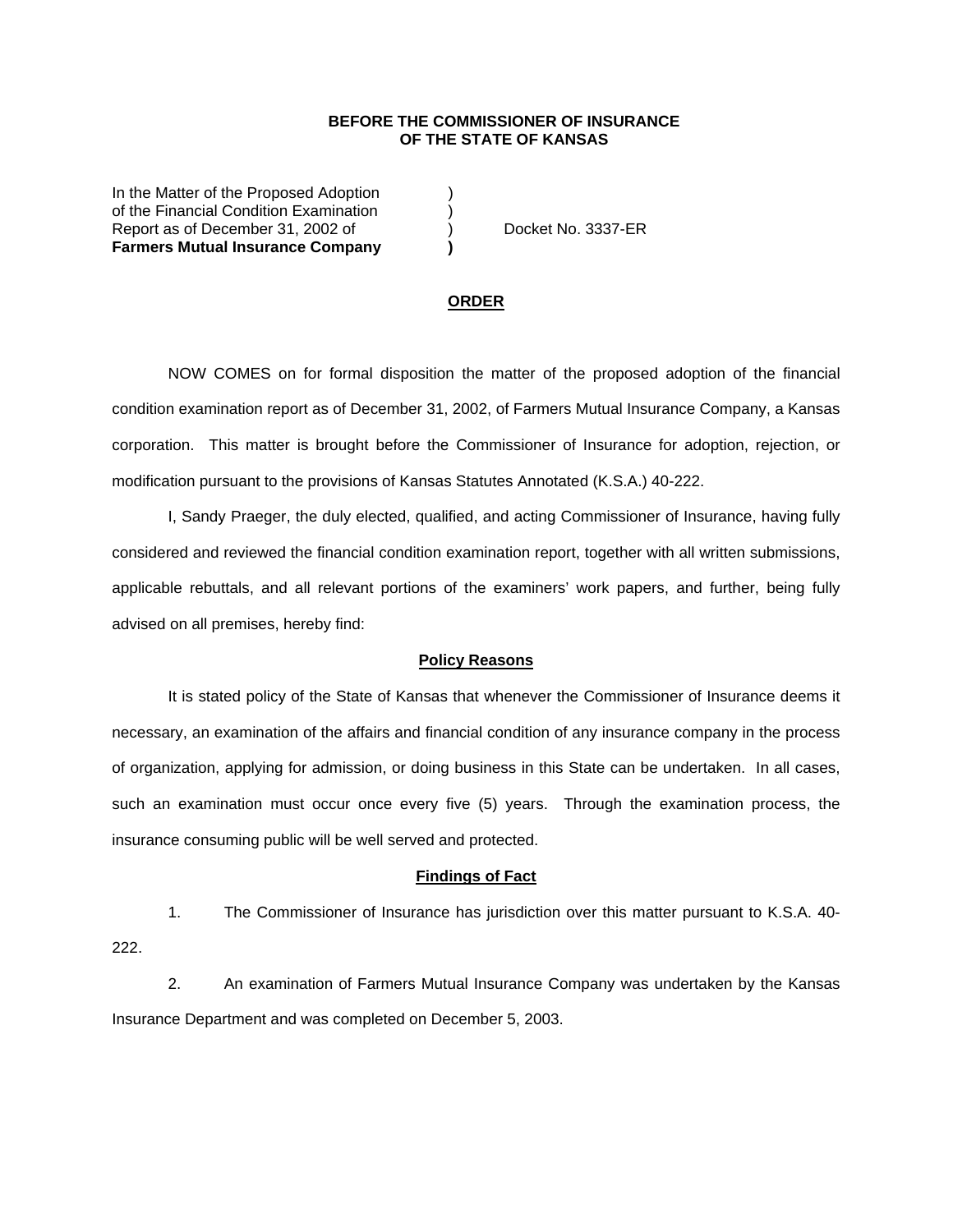3. The examiner-in-charge tendered and filed with the Kansas Insurance Department a verified written report of the examination within thirty (30) days following completion of the examination, to wit; December 18, 2003.

 4. Following receipt of the verified report, the Kansas Insurance Department transmitted the report to Farmers Mutual Insurance Company on May 14, 2004, with a duly executed notice advising the company of its opportunity to prepare and submit to the Kansas Insurance Department a written submission or rebuttal with respect to any and all matters contained in the report. Farmers Mutual Insurance Company was further advised that any written submission or rebuttal needed to be filed with the Kansas Insurance Department no later than thirty (30) days after receipt of the verified report.

 5. Farmers Mutual Insurance Company filed a written acceptance of the verified report on May 28, 2004.

 6. Based upon the written submission tendered by Farmers Mutual Insurance Company, the company offered no exceptions to matters contained in the verified report.

 7. Within thirty (30) days of the end of the time period allowed for written submission or rebuttal, the Commissioner of Insurance fully reviewed the report, together with all written submissions and rebuttals provided by Farmers Mutual Insurance Company. The Commissioner of Insurance further reviewed all relevant work papers.

 8. No other written submissions or rebuttals were submitted by Farmers Mutual Insurance Company.

# **Conclusion of Law**

9. K.S.A. 40-222(k)(2) provides:

"Within 30 days of the end of the period allowed for the receipt of written submissions or rebuttals, the commissioner shall fully consider and review the report, together with any written submissions or rebuttals and any relevant portions of the examiners workpapers and enter an order:

- (A) Adopting the examination report as filed or with modification or corrections. If the examination report reveals that the company is operating in violation of any law, regulation or prior order of the commissioner, the commissioner may order the company to take any action the commissioner considers necessary and appropriate to cure such violations; or
- (B) rejecting the examination report with directions to the examiners to reopen the examination for purposes of obtaining additional data, documentation or information, and refiling pursuant to subsection (k); or